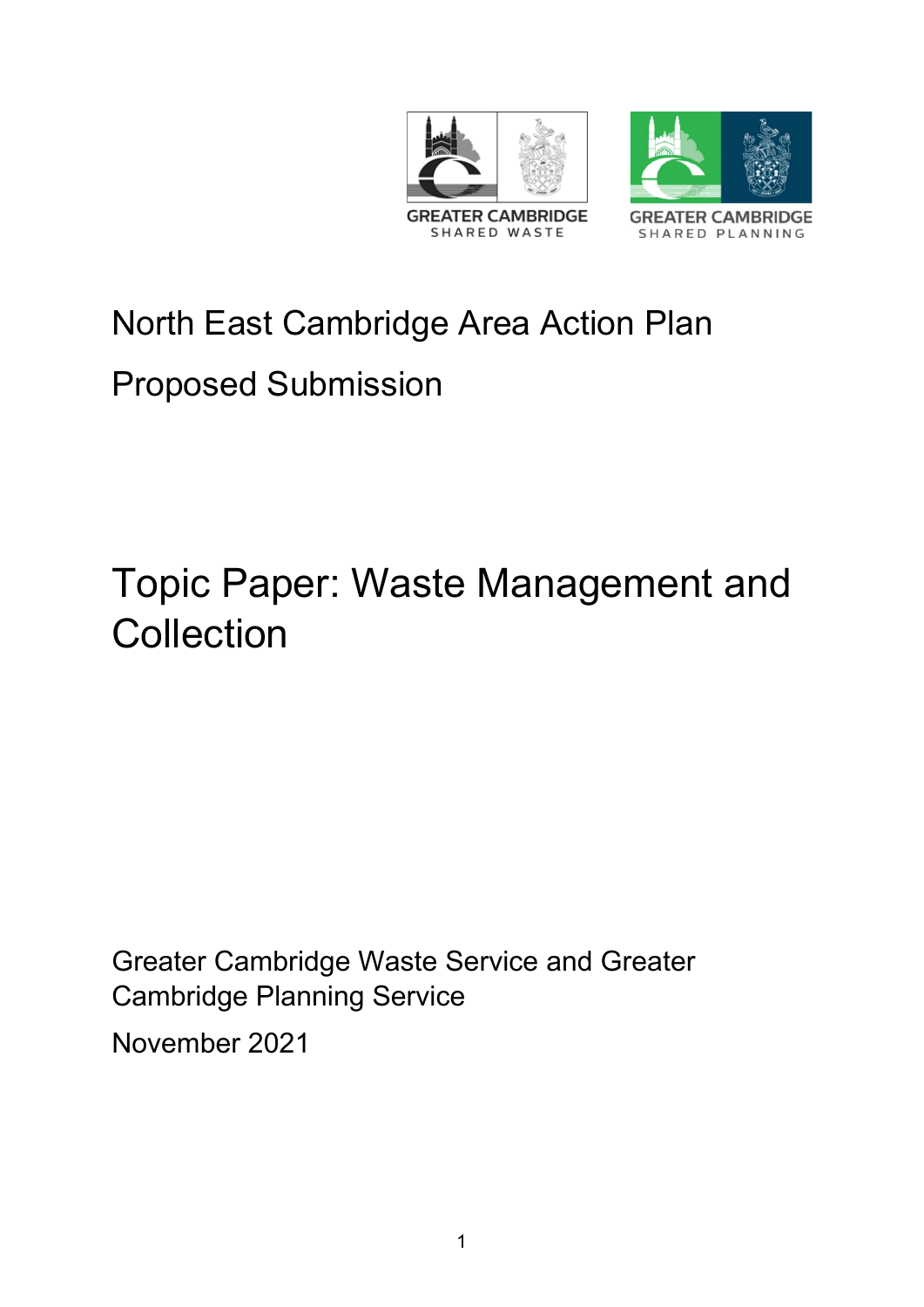# **Contents**

| Greater Cambridge Waste Service Aims and Objectives 2021-22  6                   |
|----------------------------------------------------------------------------------|
|                                                                                  |
|                                                                                  |
|                                                                                  |
|                                                                                  |
|                                                                                  |
|                                                                                  |
|                                                                                  |
|                                                                                  |
| Current Waste Collection provision on strategic development sites within Greater |
| Relating the Experience of Eddington underground collection system to North East |
|                                                                                  |
|                                                                                  |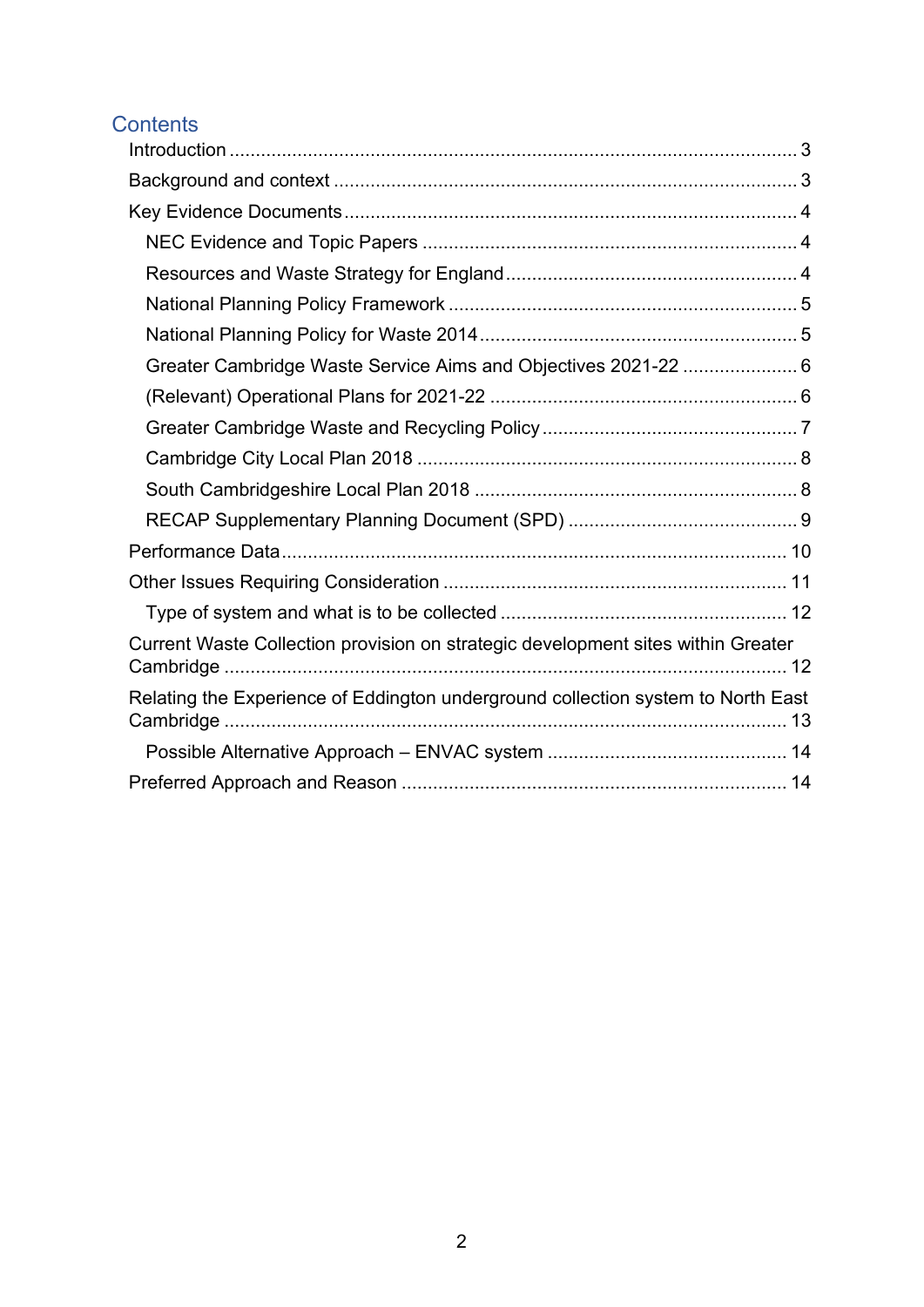# <span id="page-2-0"></span>**Introduction**

The Greater Cambridge Shared Waste Service (GCWS) provides a waste management collection to over 126,000 households and empties over 32,000 bins each day. GCWS recognises it has a spectrum of housing types both established and new to service and this diversity is expanding. This paper summarises the position of the GCWS in its approach to waste management provision at existing and new developments to inform the North East Cambridge (NEC) Area Action Plan (AAP).

# <span id="page-2-1"></span>**Background and context**

Waste Management and collection provision to residents in Cambridge and South Cambridgeshire has traditionally been through the use of 240 litre two wheeled bins for houses and larger 1100 litre 4 wheeled bin for flats. Bins at flats have been contained within bin stores, cupboards and compounds of varying styles. To compliment the provision at the home these have been supplemented with community bring bank sites typically for items not collected from the home, e.g. textiles, books, small waste electrical items.

Issues have arisen with the management of waste from flatted development. In particular, communal storage areas, which impacts the efficiency of waste collection and the achievement of higher recycling rates. As a result, GCWS have sought more innovative solutions where these can be integrated into the design of development at the master-planning stage. Particularly relevant to larger scale strategic developments, this includes underground storage systems using specialist collection vehicles. Such systems enable waste facilities to be integrated more successfully into development and streetscene and offer the option to replace traditional bins at houses and flats and above ground bring bank sites. This is shown to be successful where the land is in single ownership but is not tested in Greater Cambridge for strategic sites in multiple ownership. The benefits to this approach include:

• Space efficiency in designing properties as no storage of bins within the property is needed.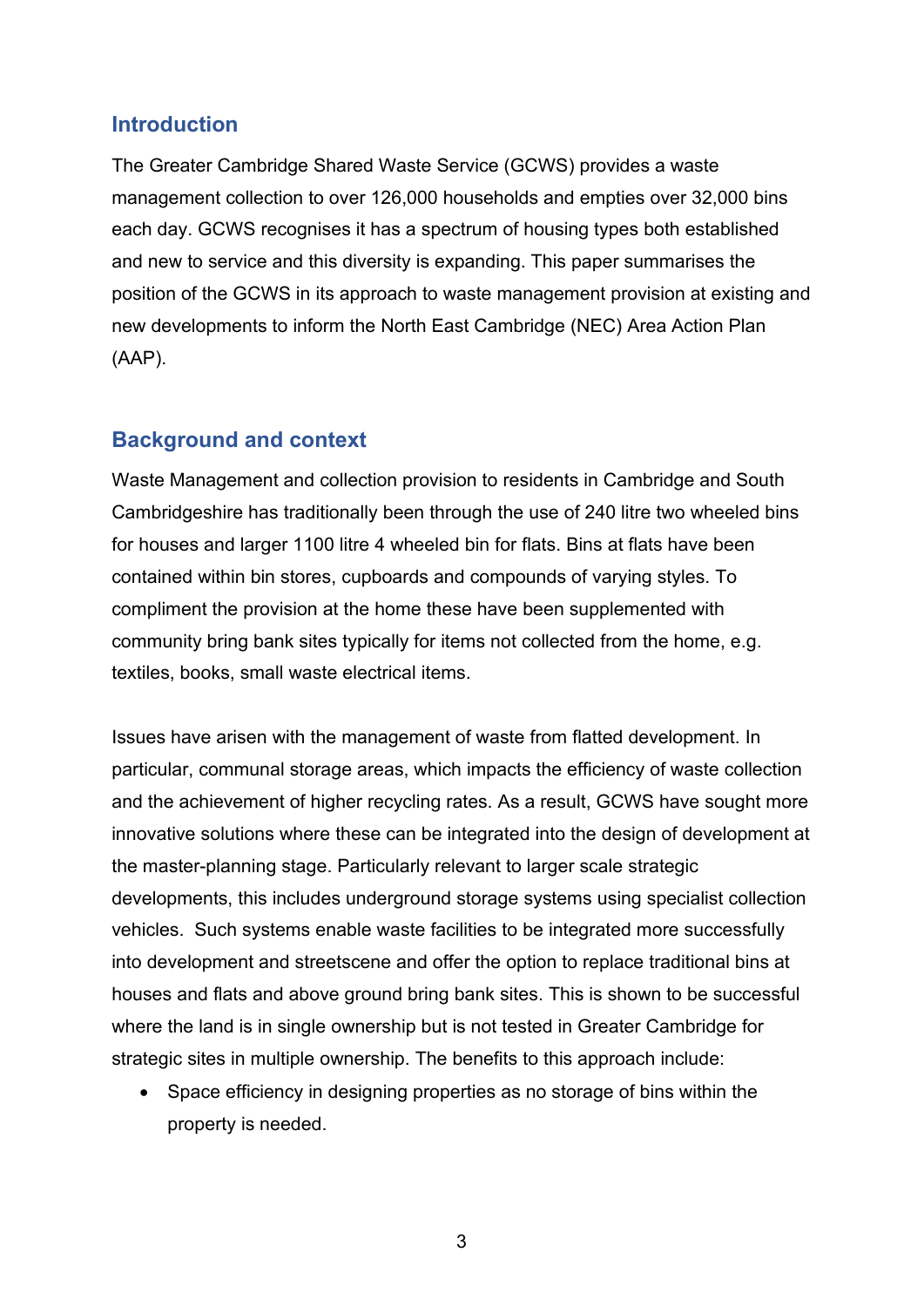- Has reduced the incidence of dumping of rubbish in bins stores at bring sites which creates practical and environmental difficulties and a financial burden for residents, managing agents and the Council.
- More efficient collection of rubbish (emptying fewer bins and less often).
- Bins can be remote monitored to help schedule collections.
- Residents can use the bins when they wish with no collection days to remember.
- Increases the quality of the recycling collected.

# <span id="page-3-0"></span>**Key Evidence Documents**

- Resources and Waste Strategy for England
- 25 Year Environment Plan
- Waste Management Plan for England
- National Planning Policy for Waste
- Cambridgeshire and Peterborough Joint Waste Management Strategy
- Cambridgeshire and Peterborough Supplementary Planning Document and Design Guide for developers
- Greater Cambridge Shared Waste Collection policy

## <span id="page-3-1"></span>**NEC Evidence and Topic Papers**

- Housing Topic Paper (2021)
- Environmental Health Topic Paper (2021)
- Climate Change, Energy, Water and Sustainable Design and Construction Topic Paper (2021)
- Internalisation Topic Paper (2021)
- Smart Infrastructure Environmental Monitoring Topic Paper (2021)

## <span id="page-3-2"></span>**Resources and Waste Strategy for England**

Government are currently consulting on this strategy and the outcome will be known later in 2021. This will fundamentally change what waste local authorities collect and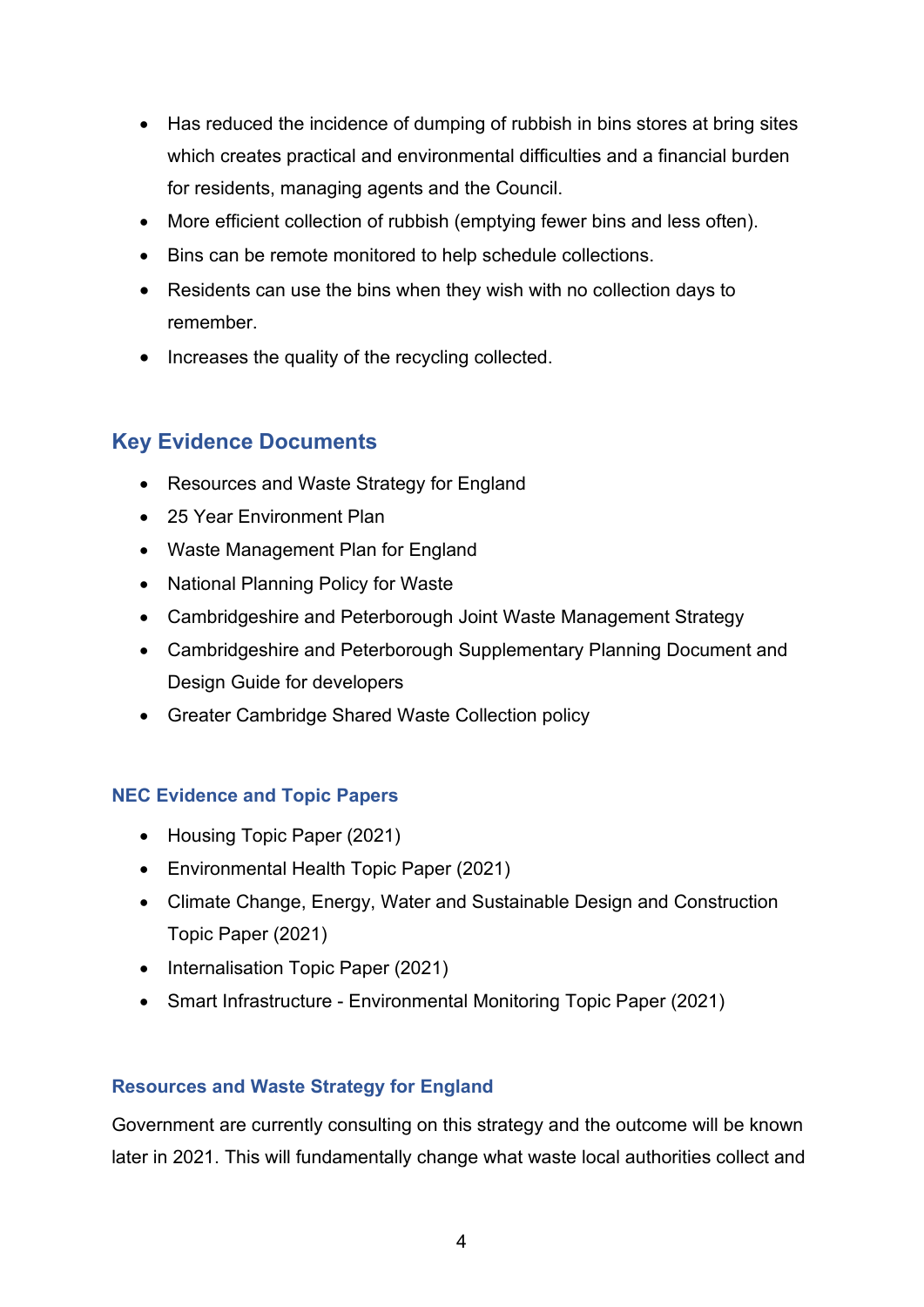how this is undertaken, e.g. from 2023 type of bins to be collected and the design of waste facilities in new development to cater for this.

#### <span id="page-4-0"></span>**National Planning Policy Framework**

The NPPF (2021) has the environmental objective that aims to contribute to protecting and enhancing our natural, built and historic environment; including making effective use of land, helping to improve biodiversity, using natural resources prudently, minimising waste and pollution, and mitigating and adapting to climate change, including moving to a low carbon economy.

#### <span id="page-4-1"></span>**National Planning Policy for Waste 2014**

The Waste Management Plan for England sets out the Government's ambition to work towards a more sustainable and efficient approach to resource use and management. Positive planning plays a pivotal role in delivering this country's waste ambitions through:

- delivery of sustainable development and resource efficiency, including provision of modern infrastructure, local employment opportunities and wider climate change benefits, by driving waste management up the waste hierarchy;
- ensuring that waste management is considered alongside other spatial planning concerns, such as housing and transport, recognising the positive contribution that waste management can make to the development of sustainable communities;
- providing a framework in which communities and businesses are engaged with and take more responsibility for their own waste, including by enabling waste to be disposed of or, in the case of mixed municipal waste from households, recovered, in line with the proximity principle and dealt with as close to the source of the waste;
- helping to secure the re-use, recovery or disposal of waste without endangering human health and without harming the environment; and
- ensuring the design and layout of new residential and commercial development and other infrastructure (such as safe and reliable transport links) complements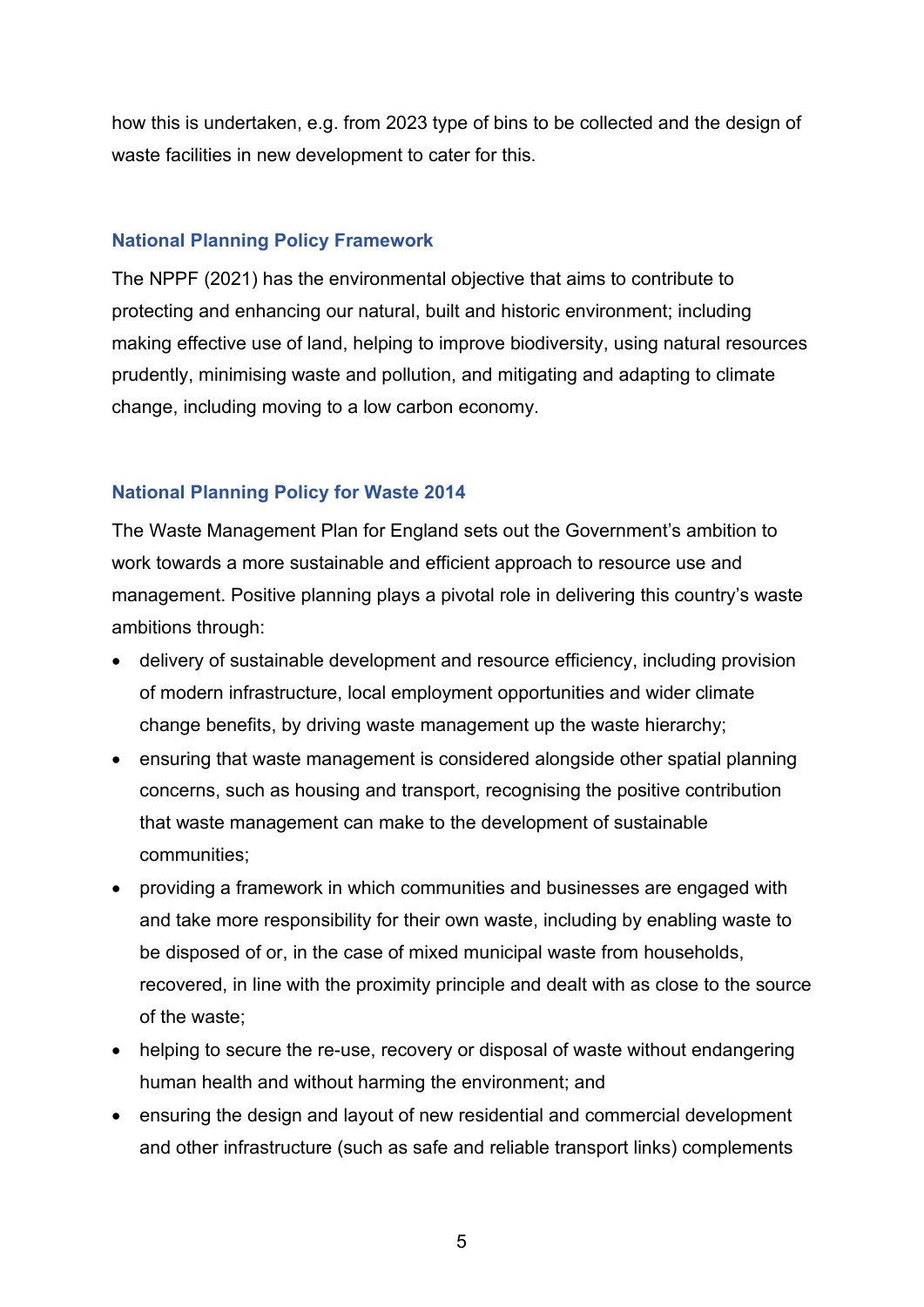sustainable waste management, including the provision of appropriate storage and segregation facilities to facilitate high quality collections of waste.

# <span id="page-5-0"></span>**Greater Cambridge Waste Service Aims and Objectives 2021-22**

The key objectives of the shared waste service are to:

- deliver a safe and legally compliant service;
- maintain and improve service quality that residents can see and appreciate;
- developing a low carbon service;
- reducing the total waste horizon, whilst encouraging recycling;
- lower operational costs, particularly in the areas of premises, management, administration, fleet and equipment costs;
- increase opportunities to market and compete for additional business, for instance in relation to trade waste;
- find new opportunities to reduce net costs in relation to fleet procurement and maintenance;
- achieve service improvements, greater resilience and better performance, through shared knowledge and experience;
- enhance opportunities to work with other Cambridgeshire local authorities via the RECAP (Recycling for Cambridge and Peterborough) Waste Partnership to reduce waste collection and disposal costs, improve income and secure service improvements;
- Deliver the Key Performance Indicators (KPIs) for the service (KPI's for the service are to recycle 52% of the waste collected in 2021/22 and to collect 99.7% of bins as scheduled);
- deliver the ongoing benefits of a shared service through change and innovation.

## <span id="page-5-1"></span>**(Relevant) Operational Plans for 2021-22**

- Service wide and local focused material quality campaign to reduce contamination in the recyclate.
- Implement changes to Yotta Alloy data management system for both streets and waste service to further improve digital end-to-end customer processes.
- Work with RECAP partners on contract reviews and partnership opportunities.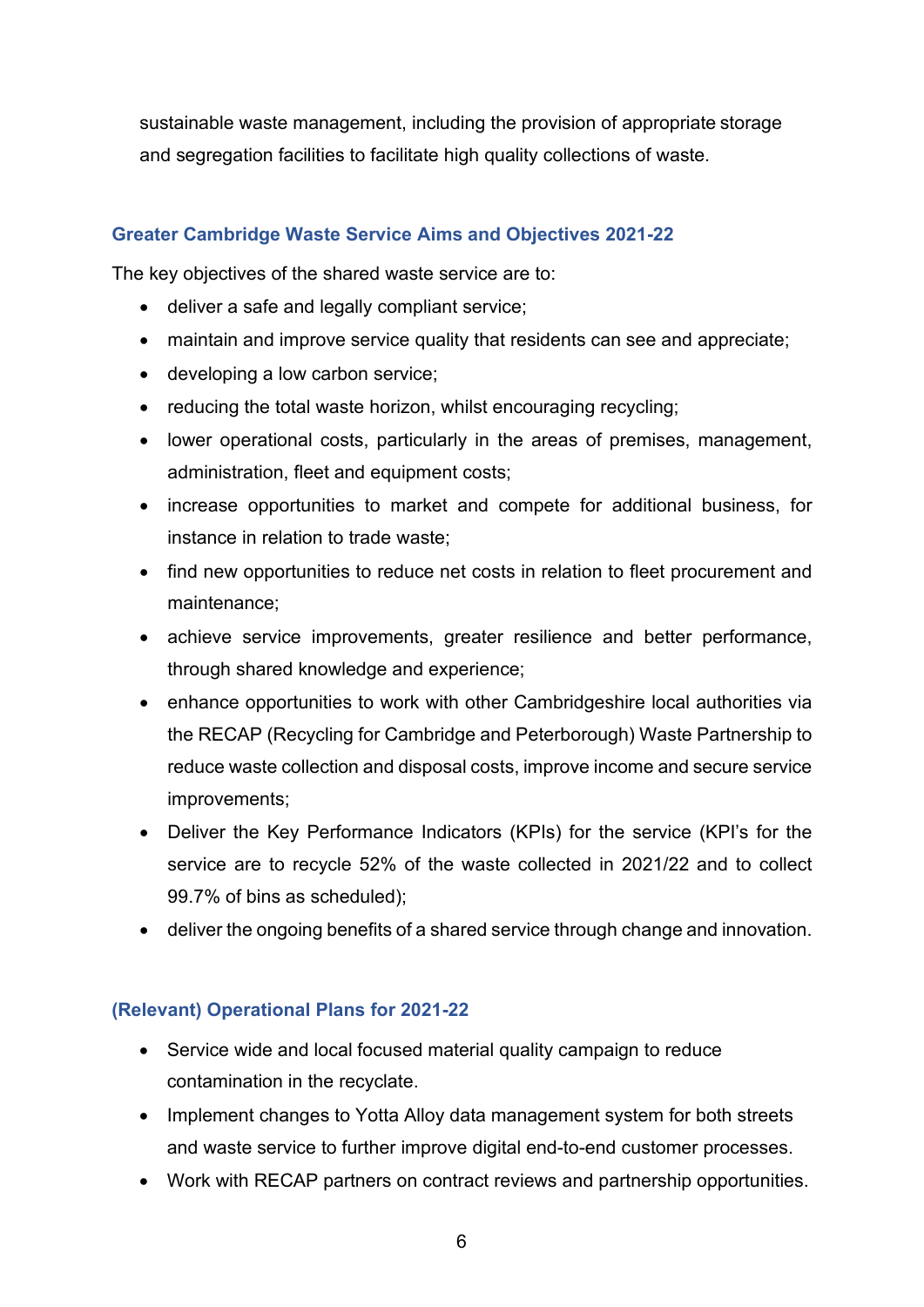- Identify and develop operational plans to ensure the service will comply with the national 25 Year Resources and Recycling Strategy.
- Reduce the amount of food waste that is thrown away and increase capture of food waste.

# <span id="page-6-0"></span>**Greater Cambridge Waste and Recycling Policy**

The Councils want to develop services that result in reductions in carbon emissions, and support the waste hierarchy, putting waste prevention first. The Waste Service is committed to increasing recycling in order to maximise use of finite resources thereby minimising energy use and waste disposal. The Waste Service supports national and European pressures for change to reduce the amount of biodegradable waste that is sent to landfill. It addresses tightening health and safety laws, ensuring that the Council maintains safe, economic and efficient recycling and waste collections.

The Standard Waste Service consists of:

- 240 litre black bin or white sacks for general waste
- 240 litre green bin or brown sacks for garden and food waste
- 240 litre blue bin, boxes or transparent sacks for mixed dry recyclables
- Properties such as flats or accommodation blocks will normally use communal 1100 litre and 660 litre wheeled bins
- In most cases the service operates an alternate weekly collection with the exception of green waste that is collected on a monthly basis from December, January and February
- Currently operating a weekly collection of Food waste using a 23 litre caddy for houses and an 140 litre brown bin for flats, as we expect separate food waste to become mandatory from 2023.

The policy is flexible on how the collections are provided to new developments, particularly flatted schemes, recognising the constraints and amenity implications of bins and communal waste storage areas. The current waste collection policy can be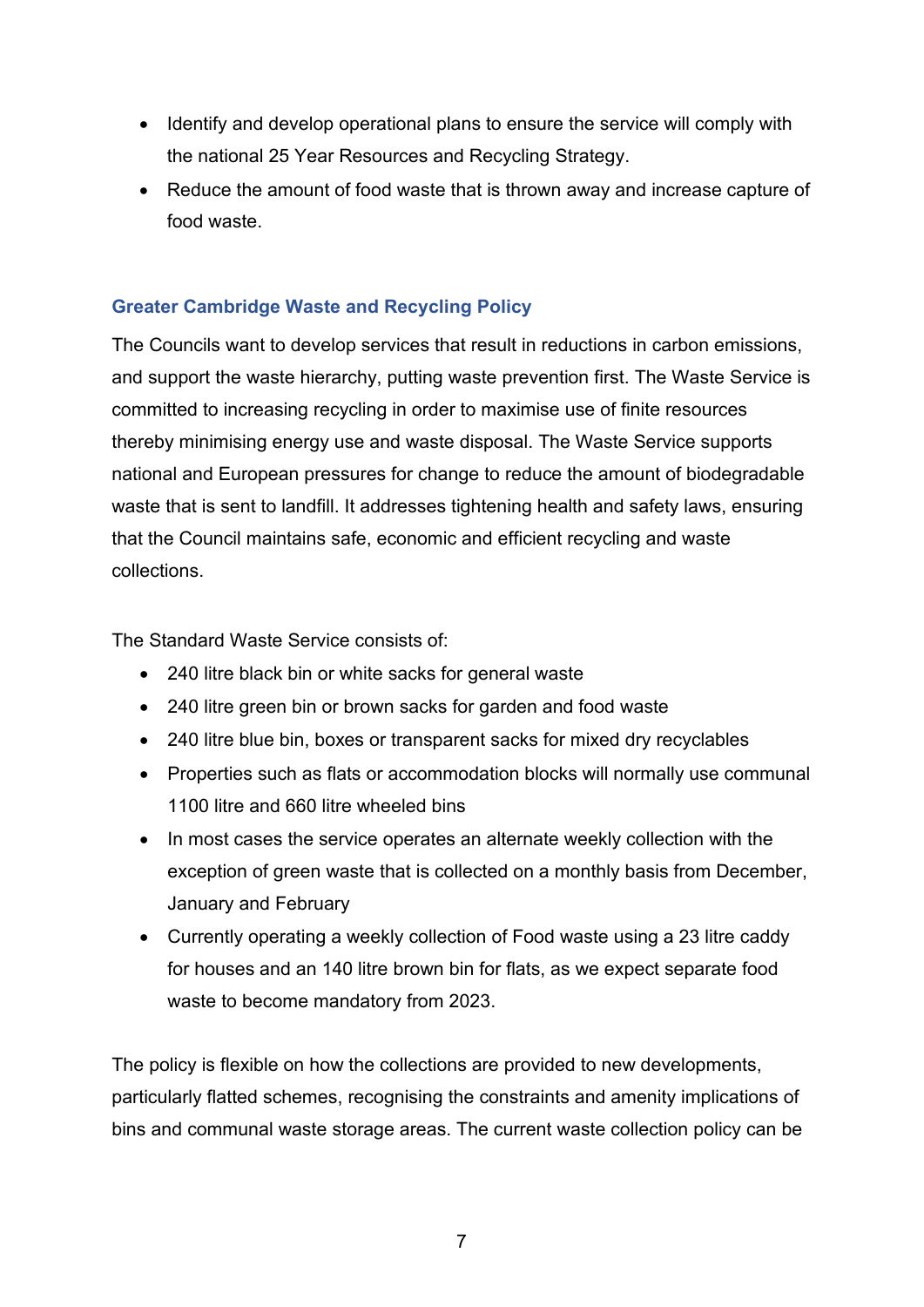found on the Cambridge City Council and South Cambridgeshire District Council websites:

<https://www.cambridge.gov.uk/bin-collection-performance-and-policy> [https://www.scambs.gov.uk/bins/recycling-and-reducing-waste/our-policy-and](https://www.scambs.gov.uk/bins/recycling-and-reducing-waste/our-policy-and-performance/)[performance/](https://www.scambs.gov.uk/bins/recycling-and-reducing-waste/our-policy-and-performance/)

#### <span id="page-7-0"></span>**Cambridge City Local Plan 2018**

Policy 28 - Carbon reduction, community energy networks, sustainable design and construction and water use. This policy directs development to prepare a Sustainability Statement as part of the Design and Access Statement and include sustainable design and construction principles into their proposals which need to consider amongst other sustainability principles site waste management.

#### <span id="page-7-1"></span>**South Cambridgeshire Local Plan 2018**

Policy CC/1: Planning permission will only be granted for proposals that demonstrate and embed the principles of climate change mitigation and adaptation into the development. Applicants must submit a Sustainability Statement to demonstrate how these principles have been embedded into the development proposal. The level of information provided in the Sustainability Statement should be proportionate to the scale and nature of the proposed development. Supporting text states: Climate change mitigation means taking action to reduce the causes of climate change, primarily through reductions in greenhouse gas emissions. Designing and constructing developments that are extremely energy efficient or make the best use of renewable energy technologies are both ways of helping to mitigate further climate change.

Policy CC/6 Construction Methods: Development which by its nature or extent is likely to have some adverse impact on the local environment and amenity during construction and/or generate construction waste must: a. Carefully manage materials already on-site (including soils), or brought to the site, to reduce the amount of waste produced and maximise the reuse or recycling of materials either onsite or locally. Any construction spoil reused within the development should take account of the landscape character and avoid the creation of features alien to the topography; b.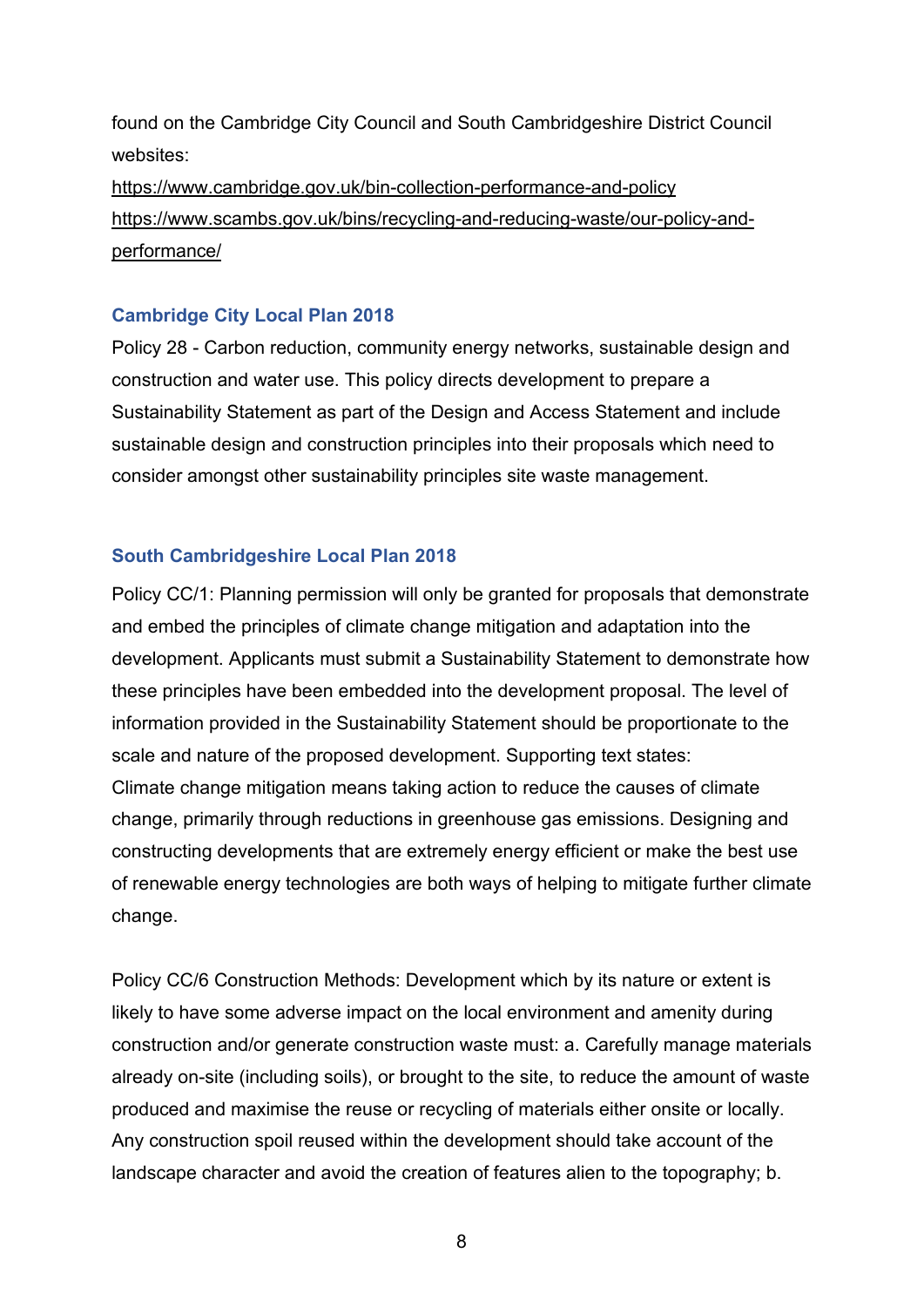Ensure that constructors are considerate to neighbouring occupiers by restricting the hours of noisy operations and by locating storage compounds and using plant or machinery to avoid noise, smells, dust, visual or other adverse impacts. 2. Where practicable, construction traffic will be required to be routed to avoid roads passing through villages. 3. Any temporary haul roads must: c. Be agreed with the Local Planning Authority; d. Be located, designed and landscaped in such a way as to avoid any adverse impacts on existing residents and businesses; e. Have an agreed methodology for where they cross public rights of way; and f. Include provision for the cleaning of vehicle tyres to avoid the deposition of mud / debris on the public highway and the generation of dust. 4. Applicants must submit supporting documents with any planning application to demonstrate how their development will comply with this policy; this should include a Construction Environmental Management Plan (CEMP) or similar document and may include registration with the Considerate Constructors Scheme. The level of information provided in the supporting documents, including CEMP or similar document, should be proportionate to the scale and nature of the proposed development.

#### <span id="page-8-0"></span>**RECAP Supplementary Planning Document (SPD)**

The RECAP SPD needs reviewing and does not fully reflect the latest guidance from the Greater Cambridge Waste Service. This is currently being reviewed and until this is published it should be considered in line with up to date guidance on the Cambridge City Council and South Cambridgeshire District Council websites: <https://www.cambridge.gov.uk/recycling-and-waste-guide-for-developers> [https://www.scambs.gov.uk/planning/planning-permission/developer](https://www.scambs.gov.uk/planning/planning-permission/developer-guidance/waste-and-recycling-guide-for-developers/)[guidance/waste-and-recycling-guide-for-developers/](https://www.scambs.gov.uk/planning/planning-permission/developer-guidance/waste-and-recycling-guide-for-developers/)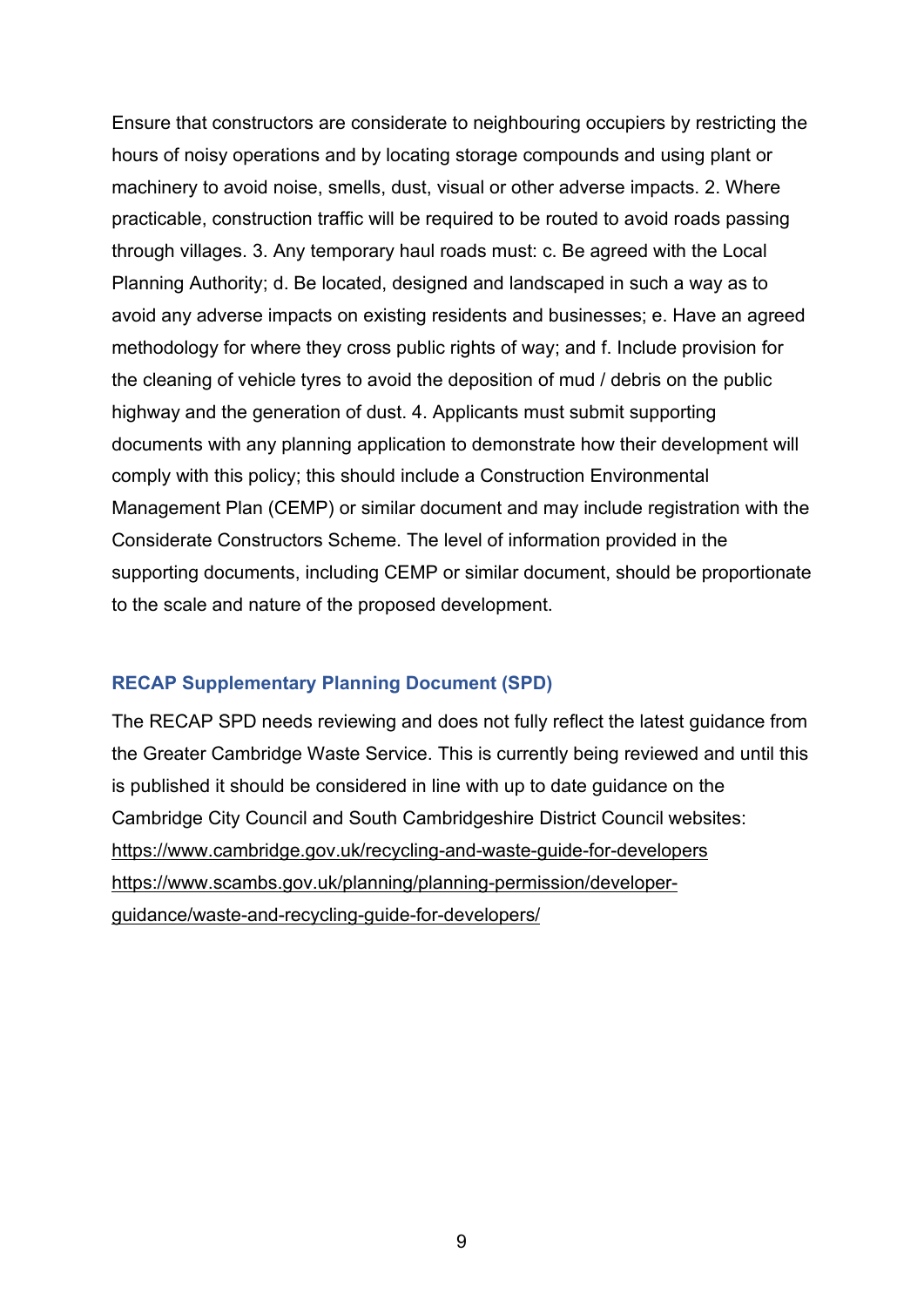# <span id="page-9-0"></span>**Performance Data**

Greater Cambridge Waste Service has a good recycling rate as shown below.

|           | 2020/21 |
|-----------|---------|
| Quarter 1 | 51.17%  |
| Quarter 2 | 54.20%  |
| Quarter 3 | 50.12%  |
| Quarter 4 | 47.71%  |
| Annual    | 50.92%  |

Growth across Greater Cambridge makes maintaining this good performance a challenge. Robust communications from the Council is vital for new residents but provision of suitable collection arrangements can have a fundamental effect on residents' participation in a scheme, both in terms of quantity and quality of recycling collected.

In particular, the success of recycling collection can be hampered by ineffective design of communal collection from flats. Greater Cambridge has a significant number of existing flats and new ones being developed. Residents in flats have little accountability for their waste which leads to abuse of bins (putting the wrong items in meaning it cannot be recycled) and abuse of bin stores themselves (dumping of items in bin stores). When this happens, the waste service cannot access the bin to empty it, it is very unpleasant for residents to use and interest and good will to do the right thing wanes. If bins cannot be emptied on the first occasion and it is necessary to return, or excess waste needs clearing, the cost of this is borne by the Council, managing agent and the tax payer.

Of the 51% recycling rate in 2020/21 about 24% was dry mixed recycling and by comparison the amount of dry mixed recycling collected from Eddington underground communal recycling areas is over 30%.

More open bin storage arrangements can have a positive effect, whether these are freestanding above ground or underground. They make the facilities more pleasant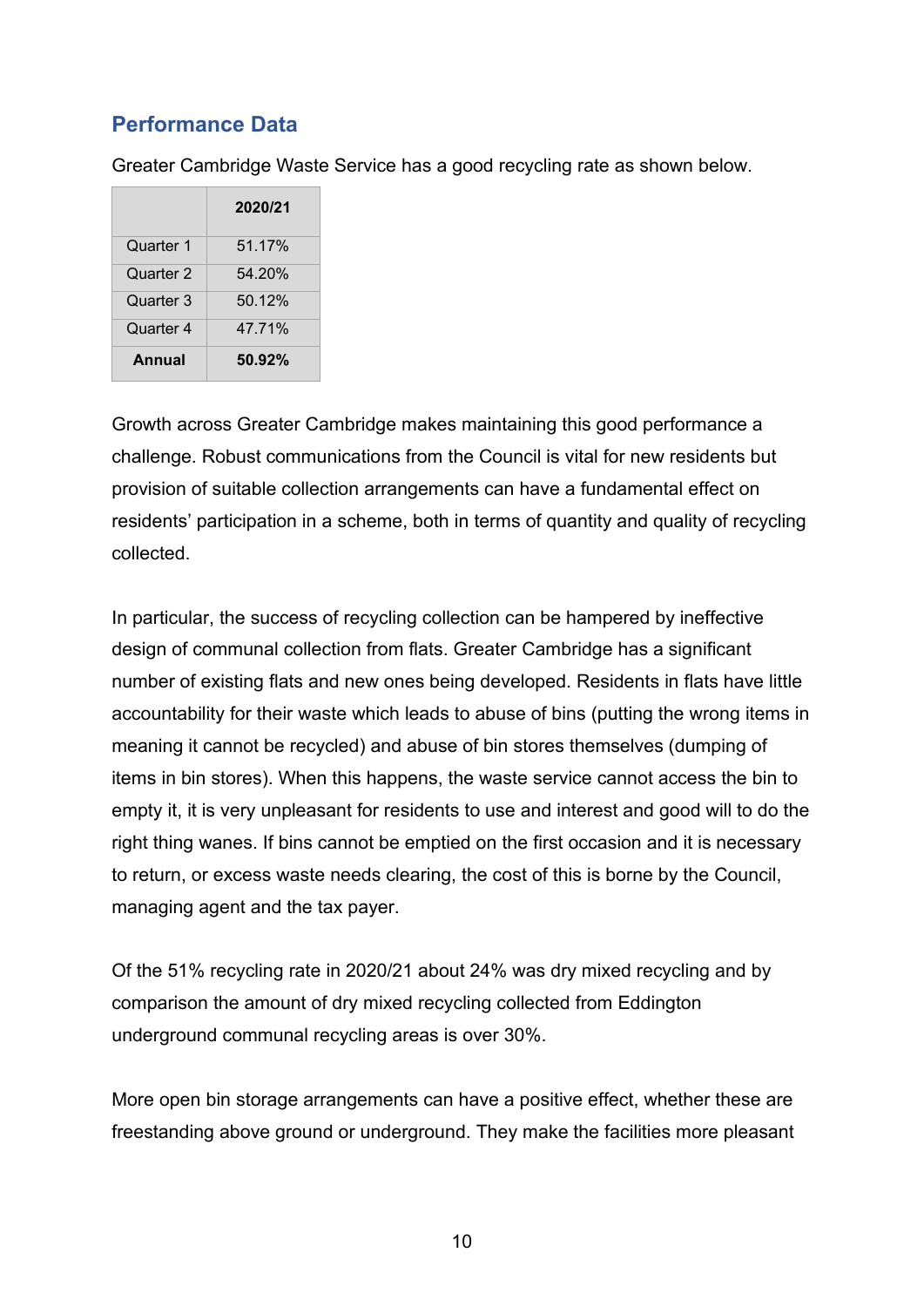to use, reduce antisocial behaviour and ongoing costs. They can even foster better social interaction and neighbourliness.

A recent analysis of the general rubbish collected (summer 2019) has shown how much more food waste is left in rubbish bins than is recycled, and highlights how much more food waste, paper and plastic there is to capture. Successful design of waste storage will have an important part to play in achieving this.



Figure 30 Composition of kerbside residual waste in Greater Cambridge Shared Services (%)

Image from RECAP Waste Analysis report, Resource Futures July 2019

# <span id="page-10-0"></span>**Other Issues Requiring Consideration**

• Yellow lines in public realm areas are a must adjacent to communal collection points for flats or for bring banks. This deters cars parking in spaces that are needed by refuse collection lorries. Underground containers cannot be lifted over vehicles when being emptied and a clear line of access to the vehicles is needed to pull wheeled bins. They should not be pulled past parked cars to get the lorry.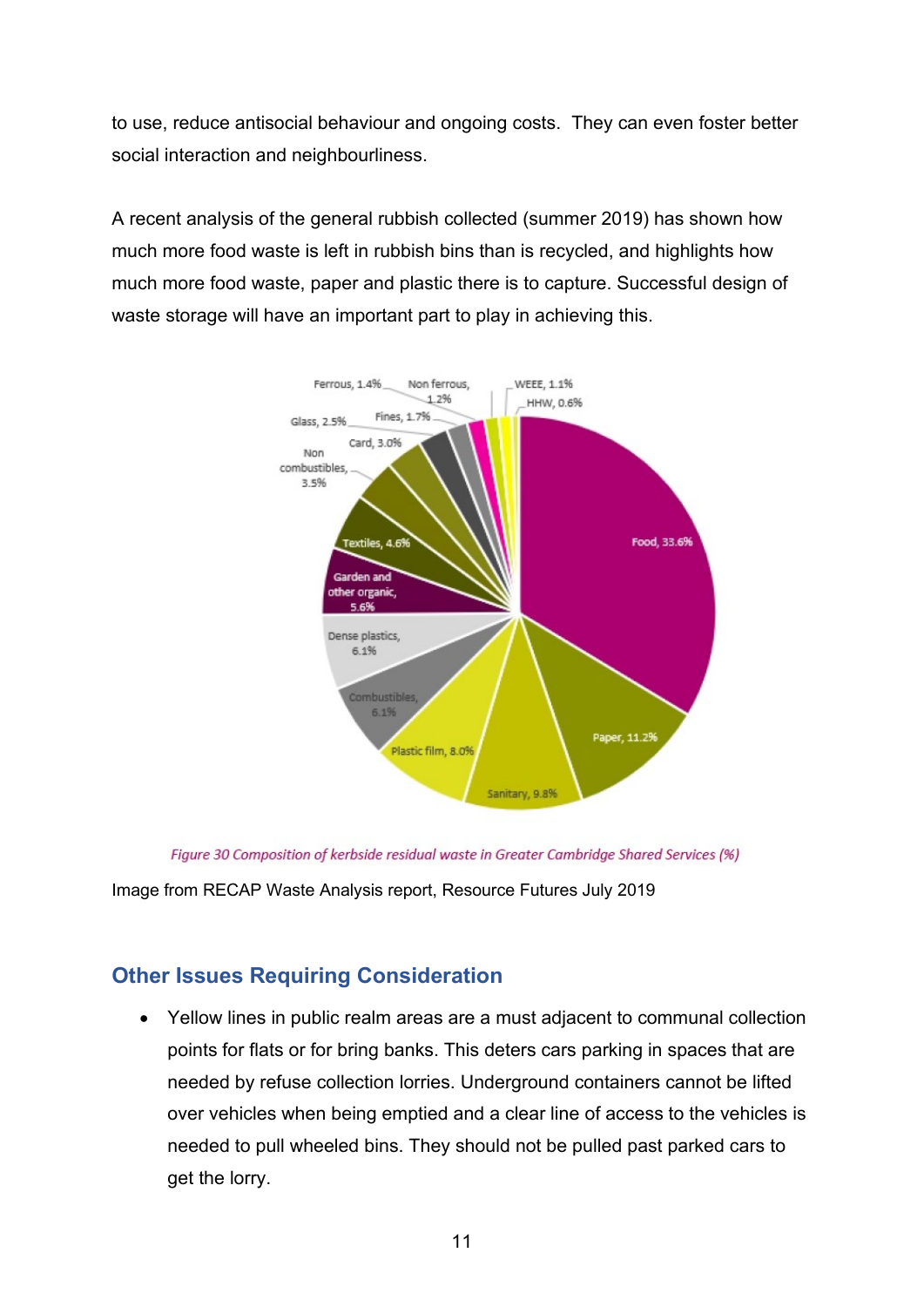- Appropriate provision for garden and food waste needs to be considered.
- There should be no street furniture close to the underground bunkers as to not interfere with the crane operations in the emptying of the bins.
- The high density of dwellings at North East Cambridge may pose challenges in terms of number of underground collections sites, but it may be possible to balance this with increased collection frequency.

# <span id="page-11-0"></span>**Type of system and what is to be collected**

What system is most appropriate is dependent on; location, size of development, service user - houses or flats, and what is being collected.

| Types of waste           | HI-AB system (larger                   | <b>Hydraulic system</b>         |
|--------------------------|----------------------------------------|---------------------------------|
|                          | container sunk into in                 | (Hydraulic powered platform     |
|                          | the ground. Needs                      | on which a wheeled bin          |
|                          | vehicle mounted crane                  | stands. Can be emptied by       |
|                          | to lift)                               | traditional collection vehicle) |
| General rubbish          | ☑                                      | ⊠                               |
| Dry mixed Recycling      | $\blacktriangledown$                   | ☑                               |
| Garden waste             | ☑                                      | ☑                               |
| Food waste               |                                        | ☑                               |
| Mixed garden and         | $\vee$ (smaller size container needed) | $\triangledown$                 |
| Food                     |                                        |                                 |
| Bring banks for          |                                        | ⊠                               |
| textiles, books and      |                                        |                                 |
| <b>Small electricals</b> |                                        |                                 |

# <span id="page-11-1"></span>**Current Waste Collection provision on strategic development sites within Greater Cambridge**

## **Eddington, Cambridge**

• All houses and flats have underground for rubbish and recycling. Exclusively HIAB (vehicle mounted cranes) system.

#### **Chesterton Road, Cambridge**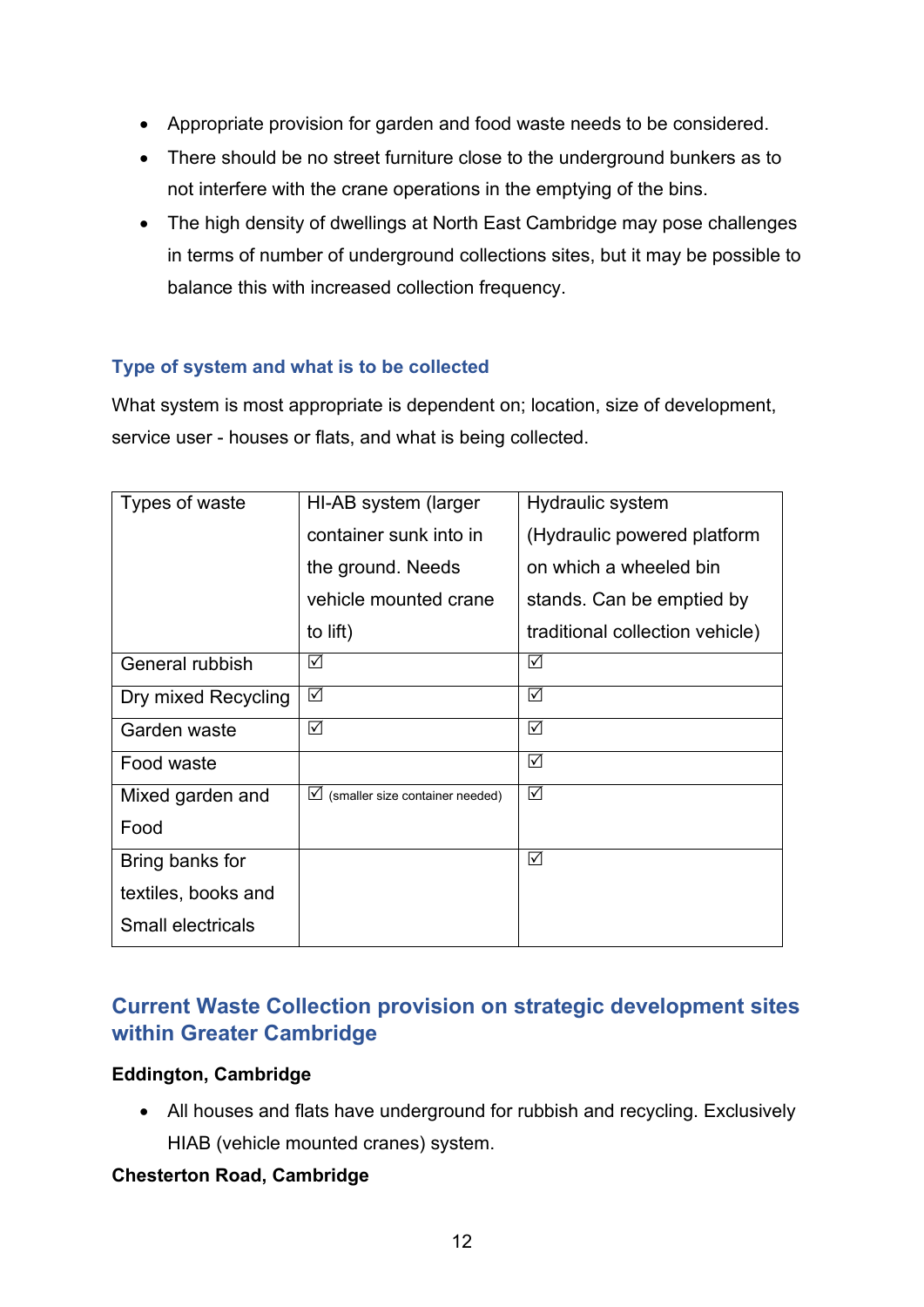• Bring banks for dry mixed recycling (hydraulic lift system).

## **Hawkey Road, Trumpington, Cambridge**

• Bring banks site for dry mixed recycling and Small Electrical (HI-AB and hydraulic lift system).

# **Fawcett Road Abode Estate, Trumpington, Cambridge**

• Bring banks site for dry mixed recycling and small electrical (HI-AB and hydraulic lift system). There was some issues with installation and during collections, but nothing significant to discourage option and seek to plan out with new sites.

# **Glebe Farm Drive, Trumpington, Cambridge**

• Bring banks for dry mixed recycling and small electrical items (HI-AB and hydraulic lift system)

# **Osprey Drive, Trumpington Meadows, Cambridge**

• Bring banks for textiles and small electricals (hydraulic lift system)

# <span id="page-12-0"></span>**Relating the Experience of Eddington underground collection system to North East Cambridge**

Eddington is the only location so far where it has exclusively replaced wheeled bins for house and flats by using an underground collection system for general waste and recycling. NEC will be more challenging because of the multiple land ownership, but this emphasises the importance of a coordinated approach to promote joint working between the landowners both in the design and post construction phases, including the establishment of a management company or similar to manage site-wide infrastructure provision, such as waste management.

In Eddington, communal bring banks are used for garden and food waste that is collected and taken to be composted through on-site site management. Lessons can be learnt from this experience for NEC and, whilst not replicating the approach, seek to implement a bespoke scheme that is fit for purpose.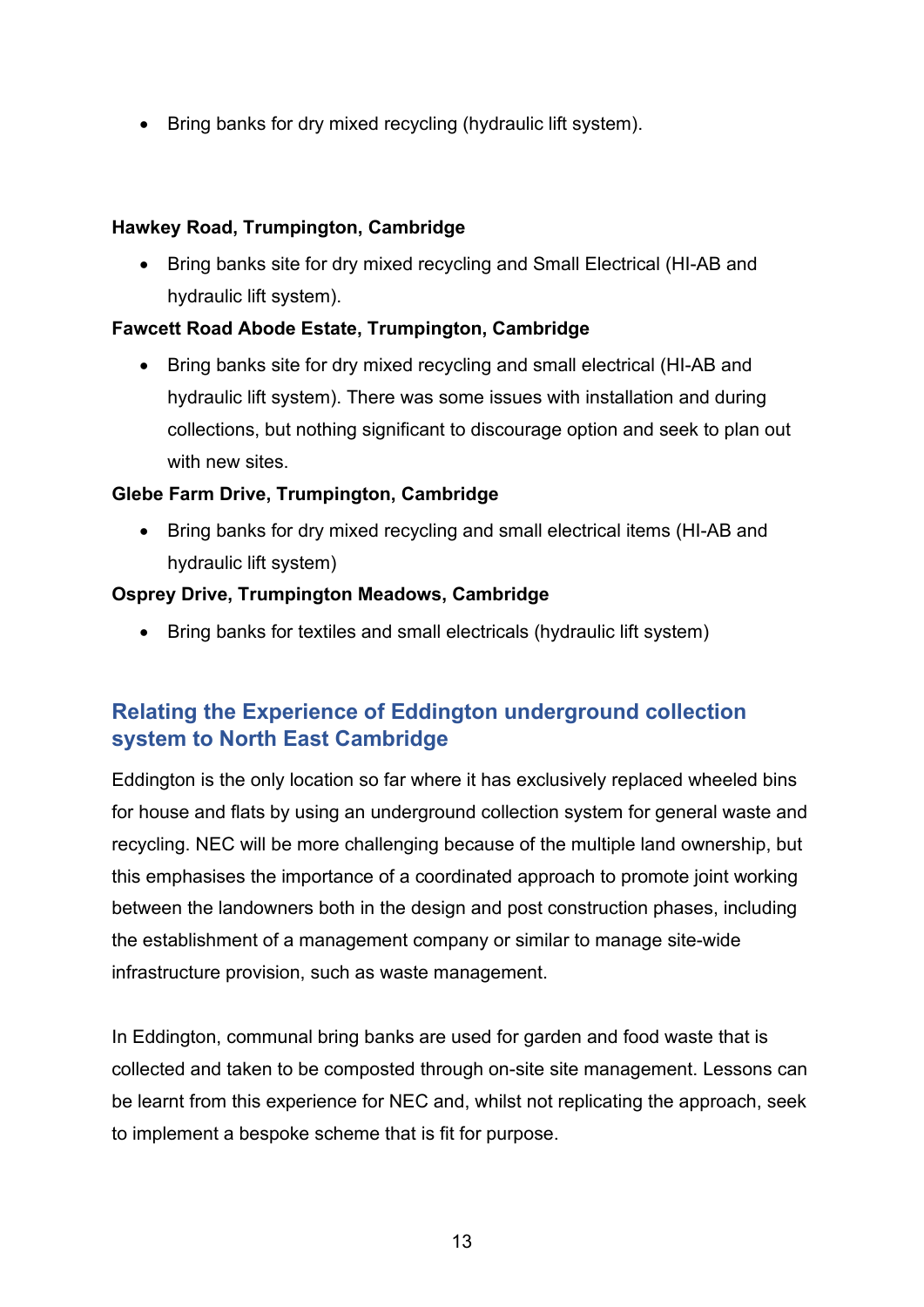It is recognised that Eddington is not a typical development with the University managing all the public realm and maintaining the whole site. On NEC land ownership and management is fragmented. It may also be more challenging to secure the economies of scale that was possible for the University on one site that may impact on viability. This highlights the reliance upon a coordinated approach and overarching governance and management to enable an innovative form of waste collection services to be successfully implemented.

The performance of Eddington started to be monitored about 4 years ago, but this was interrupted by the pandemic. The monitoring will continue to enable further analysis on the waste collection operation and its outcomes to determine what further lessons can be learnt. Nevertheless, the early indications of how Eddington is operating is positive and should inform future developments like NEC.

#### <span id="page-13-0"></span>**Possible Alternative Approach – ENVAC system**

As an alternative approach the ENVAC system has been used extensively elsewhere in Europe and closer to home at the Wembley redevelopment. Higher density development is required to make such a system viable. At Wembley there is a gross density of 122dph (average across the masterplan area), but this includes the stadium development and as such the overall NET density is higher than 122dph. The 'Housing Design Handbook' by Levitt et al (2018) says that 'it is hard to imagine the system being economic in developments of less than 100-150dph'. Densities at NEC are on average 100 dph (ranging from 70dph to 300dph) so potentially suitable. According to the ENVAC website it reduces 'waste collection lorry miles by up to 90%'.

## <span id="page-13-1"></span>**Preferred Approach and Reason**

The draft AAP seeks to support the objectives of sustainable waste management and will require all new development to address waste management from design and construction stage through to end use, ensuring that it is managed towards the upper end of the waste hierarchy and recycling rates are maximised. To this end it is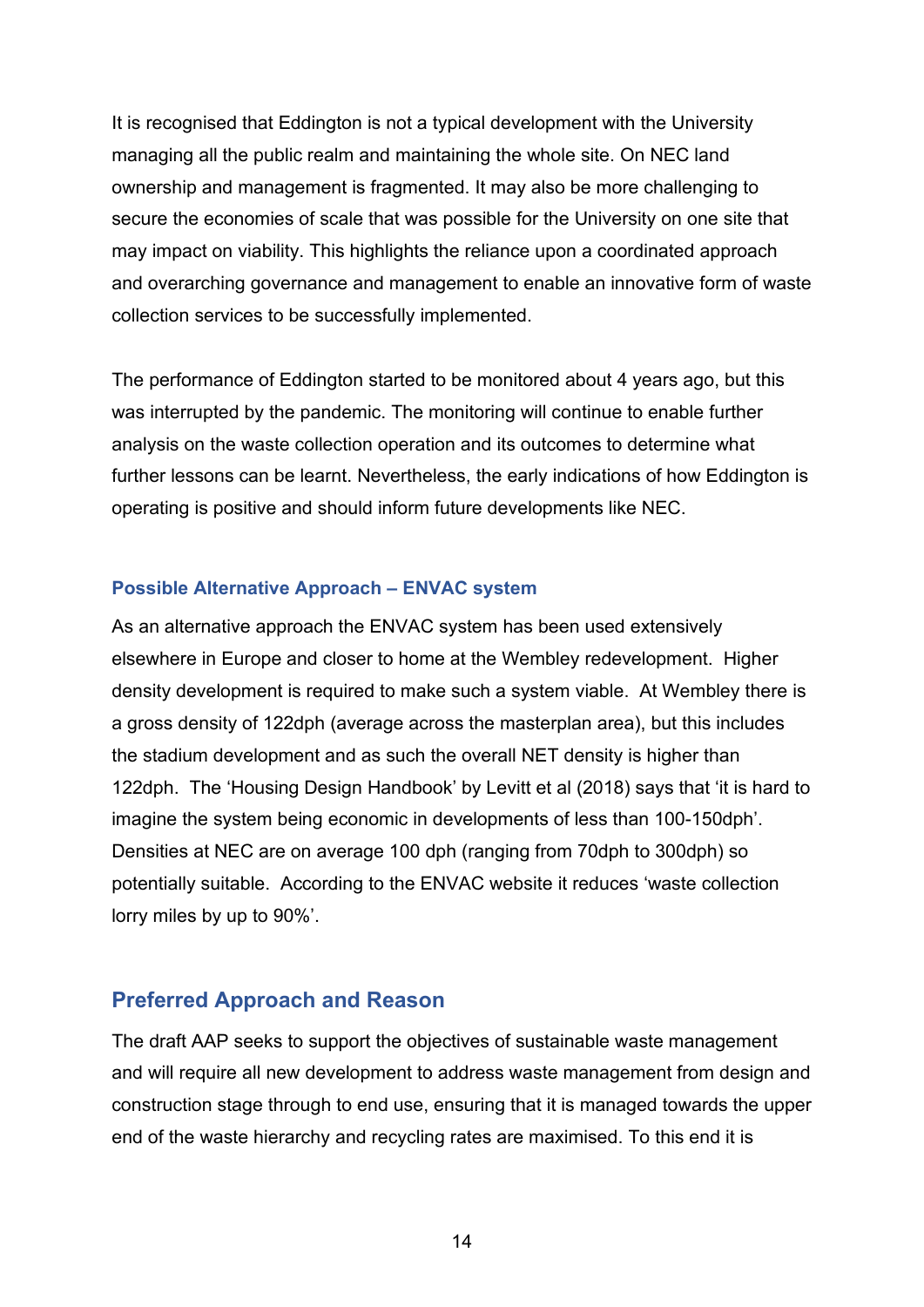important that one primary collection system is used, rather than a mix, to aid the efficient operation.

In recent years Greater Cambridge has successfully managed the volume of general waste going to landfill and increased recycling rates. The Councils therefore remain committed to the existing systems for the segregation of waste at source. However, as higher density flatted development becomes more prominent, the number of bins required can be unsightly and cause obstruction, whilst the disposal of recycling and organic waste can cause nuisance in terms of noise and odour.

Therefore, more innovative systems should be explored for North East Cambridge to overcome these issues. The Greater Cambridge Waste Service (GCWS), based on 4 years of collections and site monitoring at Eddington, has seen how well an underground system of waste management and collection can perform from an operational and resident's perspective. The GCWS therefore considers North East Cambridge to be suitable for implementation of the same underground waste system. This would require the underground waste provision to be integrated into the development as part of the early masterplanning process to inform the design of the public realm and streets to secure functionality of the system and to ensure the above ground elements do not give rise to visual and amenity impacts.

This system should cater for general rubbish, dry mixed recycling (possibly divided between two bins), and separate food waste. It may also be possible that houses could also use this same disposal point where appropriate. If these houses have gardens (or the ground floor flats have gardens they are responsible for) then provision needs to be made for the collection of garden and food waste separate from each other.

Prior to implementing an underground system, advice should be sought on the specifications of the system, including bin type and size, servicing requirements, access arrangements and measures to be applied to optimise efficiency.

If comprehensively demonstrated that underground banks are not feasible, consideration should be given to the use of a system such as that provided by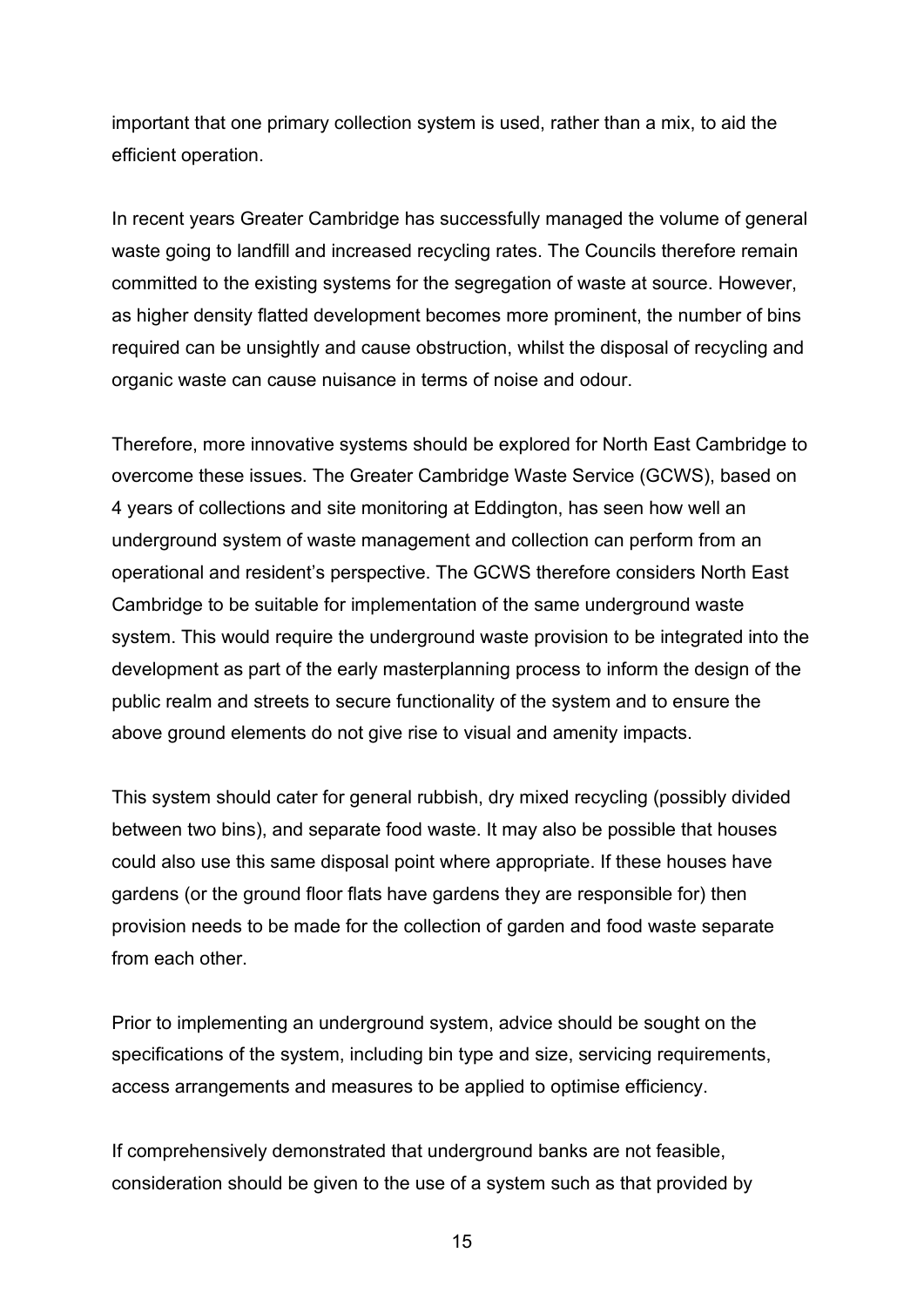ENVAC in Wembley (installed in 2008) and Barking and Dagenham in London (Autumn 2019). This system still uses communal waste drop off points, as per the Eddington site, but instead of many individual bunkers below each receptacle, these drop off points are linked via underground pipes to a central collection hub and so the underground infrastructure is substantial. Once a certain amount of waste is deposited, the waste is sucked along the pipes to this central hub and means all waste is picked up from one location by the Council.

Barking is only the second site in the UK to use this technology, following the installation of the system at Wembley in 2008. Globally over 1,000 locations – from use the Envac waste management set up [https://www.envacgroup.com/.](https://www.envacgroup.com/)

If neither underground banks or ENVAC are demonstrated feasible, the default position will be to the current communal bin storage facilities within flatted development. However, consideration should still be given to maximising separation at source, including consideration to either waste collection points on each floor or to a chute system that provides ease of disposal and waste separation.

Regardless of the type of waste management system to be employed, consideration should also be given to the collection and disposal of bulkier household items. This should be provided as a separate space from the general municipal and managed by a building body corporation, with collection arrangements agreed with GCWS or a registered waste operator.

It is further recommended that the Bring Banks Sites are underground as it reduces antisocial behaviour around these community facilities.

Following the Councils agreement of the AAP proposed submission document discussions will continue between the Greater Cambridge Shared Planning Service and GCWMS about the provision of more detailed advice on waste collection in high density development to inform the Development Management process.